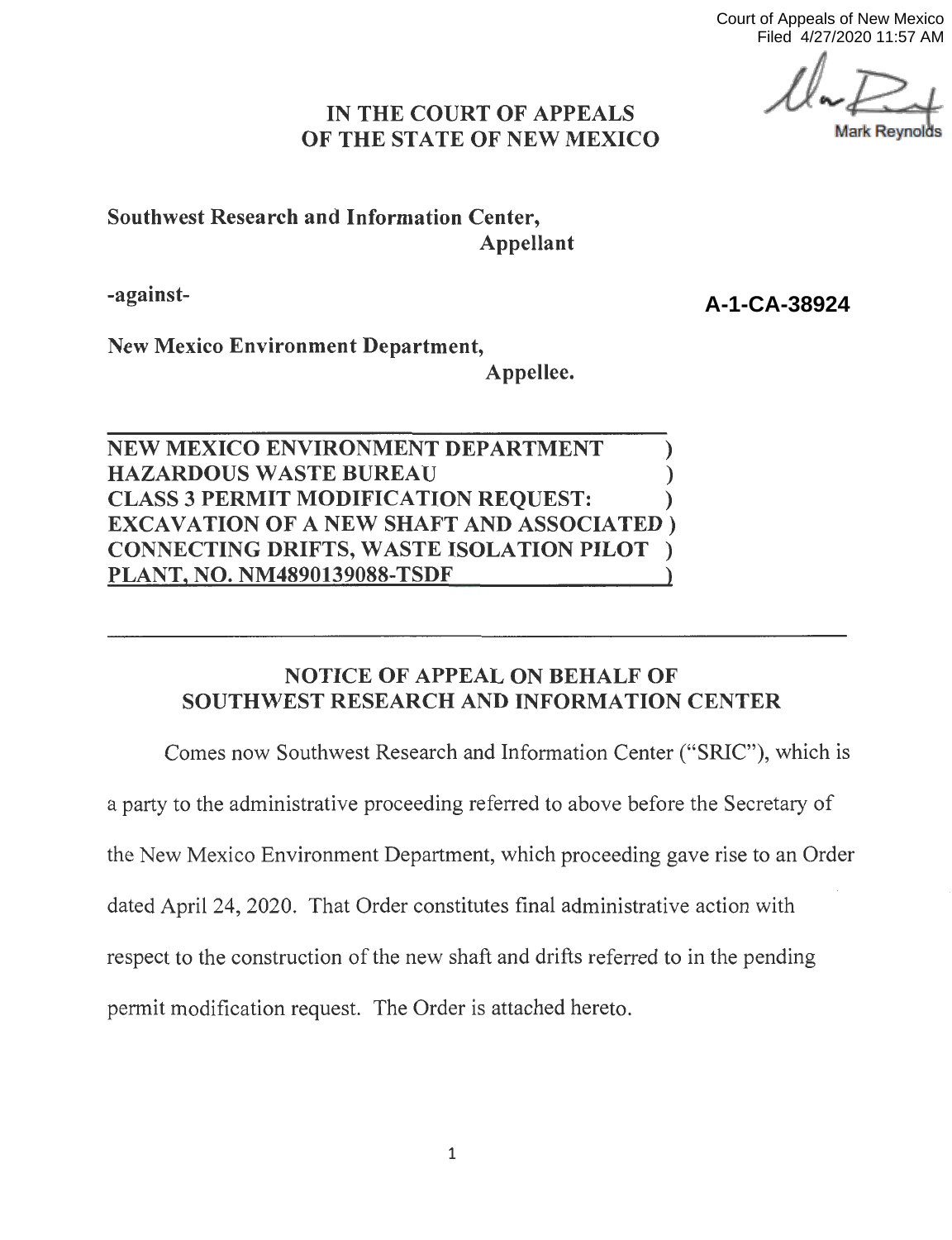Pursuant to Rule 12-601 of the Rules of Appellate Procedure and Section

74-4-14, NMSA 1978, SRIC hereby gives notice that it appeals from the

Secretary's Order dated April 24, 2020 and all proceedings underlying that Order.

Findsay C. Lowigiyh.<br>Lindsay A. Lovejoy, Jr.

3600 Cerrillos Road, Unit 1001A Santa Fe, NM 87507 (505) 983-1800 lindsay@lindsaylovejoy.com Counsel for Southwest Research and Information Center

April 27, 2020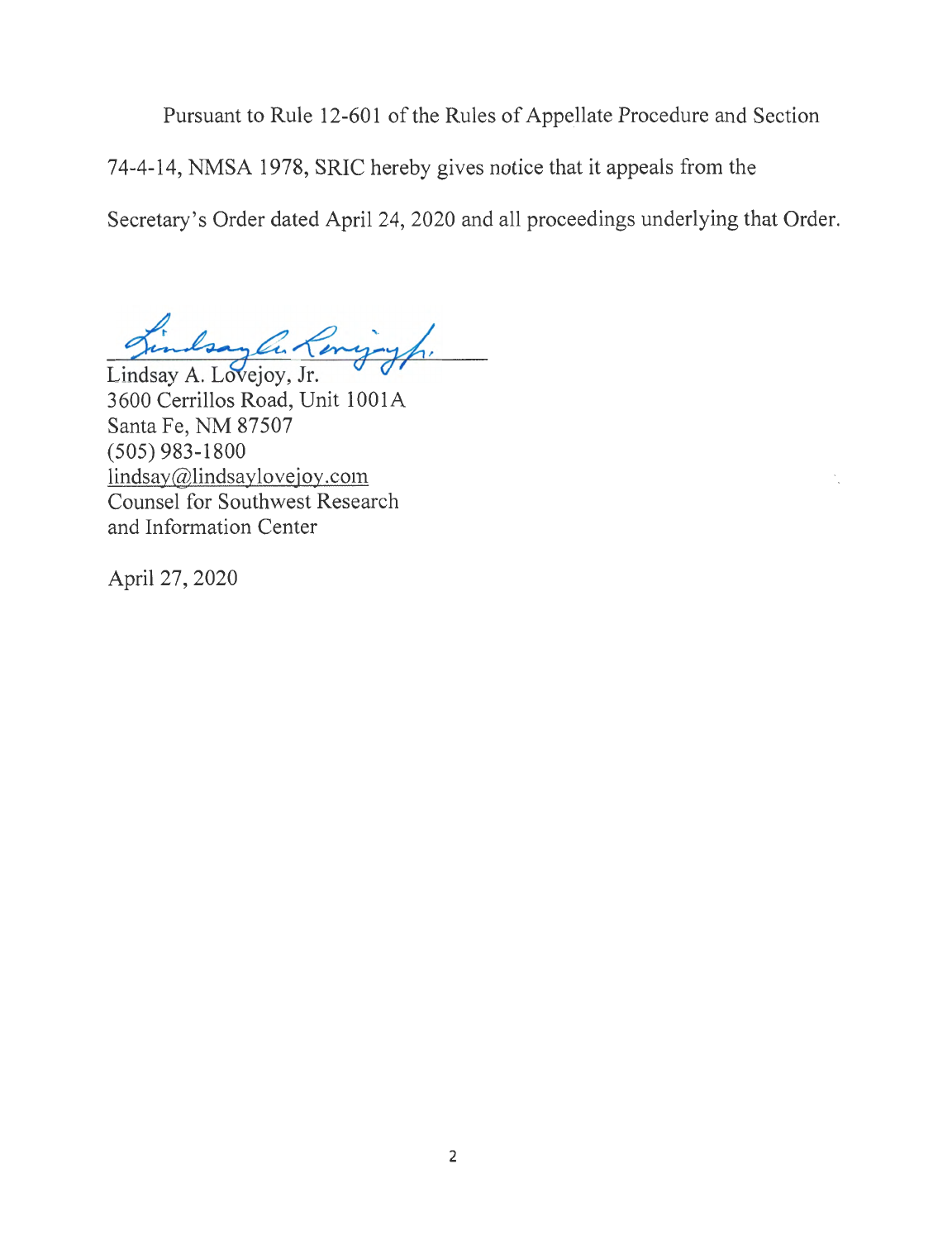### **Certificate of Service**

I hereby certify that the foregoing Notice of Appeal was served pursuant to

)

the Court of Appeals electronic filing and service system upon the following

attorneys and parties on April 27, 2020:

Cody Barnes Office of Public Facilitation New Mexico Environment Department P.O. Box 5469 Santa Fe, NM 87505 Phone: (505) 827-2428 Email: cody.barnes@state.nm.us

Gregory Sosson, PE Acting Manager Department of Energy Carlsbad Field Office P.O. Box 3090 Carlsbad, NM 88221 Email: Gregory.Sosson@cbfo.doe.gov

Sean Dunagan President and Project Manager Nuclear Waste Partnership LLC Carlsbad, NM 88221 Email: Sean.Dunagan@wipp.ws

Jennifer Hower, Esq. General Counsel New Mexico Environment Department Harold Runnels Building 1190 St. Francis Drive Santa Fe, NM 87505 Email: Jennifer.Hower@state.nm.us

Bandsay a. Longay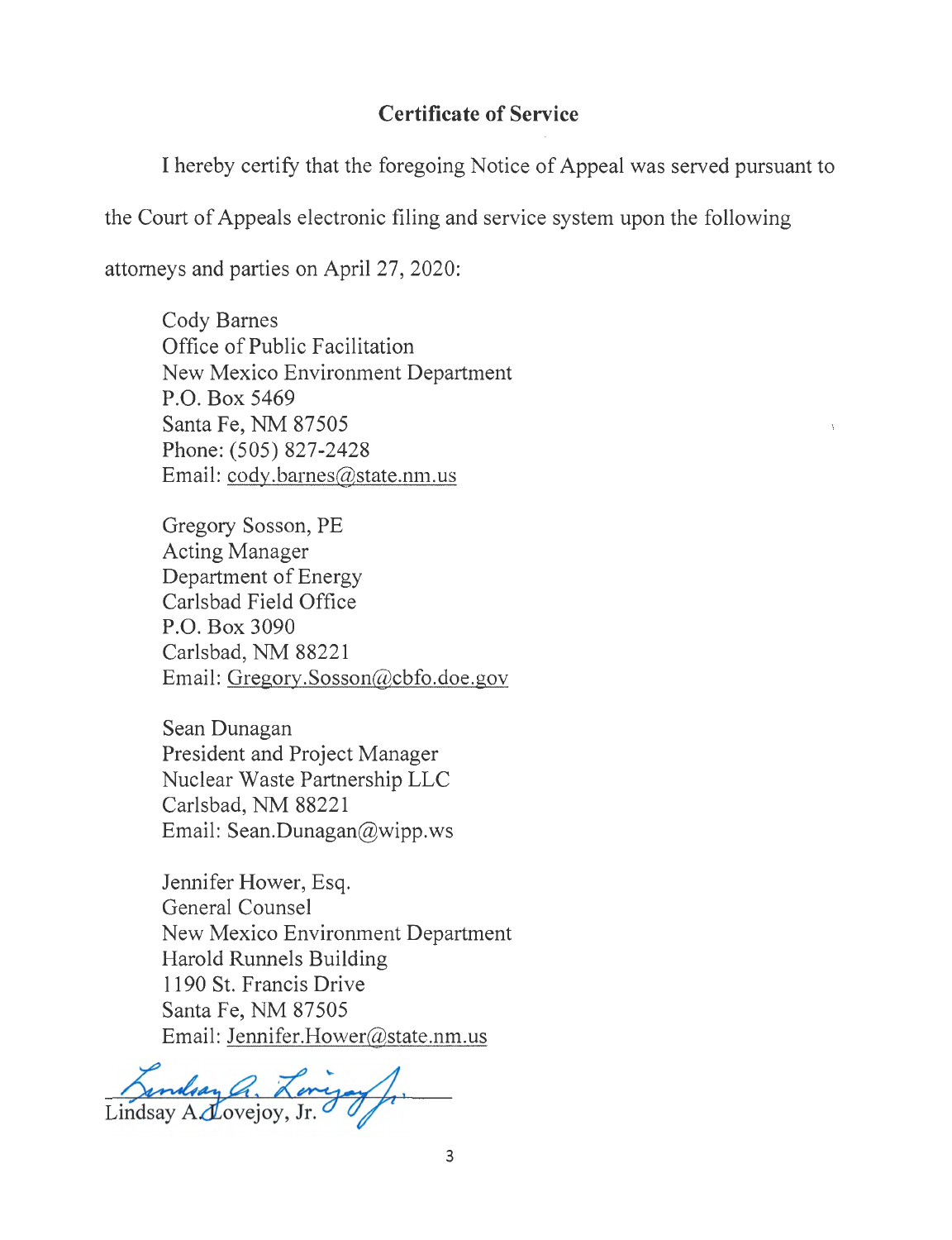

Michelle Lujan Grisham Governor

> **Howle C. Morales**  Lt. Governor

#### **NEW MEXICO ENVIRONMENT DEPARTMENT**

Harold Runnels Building 1190 Saint Francis Drive, PO Box 5469 Santa Fe, NM 87502-5469 Telephone (SOS) 827-2855 www.env.nm.gov

**James C. Kenney**  Cabinet Secretary

**Jennifer J. Pruett**  Deputy Secretary

#### **CERTIFIED MAIL- RETURN RECEIPT REQUESTED**

April 24, 2020

Gregory Sosson, Acting Manager Carlsbad Field Office Department of Energy P.O. Box 3090 Carlsbad, New Mexico 88221-2078 Carlsbad, New Mexico 88221-3090

Sean Dunagan, Project Manager Nuclear Waste Partnership LLC P.O. Box 2078

**RE: APPROVAL OF TEMPORARY AUTHORIZATION REQUEST FOR CLASS 3 PERMIT MODIFICATION WASTE ISOLATION PILOT PLANT EPA I.D. NUMBER NM489O139O88** 

Dear: Messrs. Sosson and Dunagan:

The New Mexico Environment Department ("NMED") has received the Department of Energy's ("DOE") and Nuclear Waste Partnership's ("NWP") (collectively the "Permittees") January 16, 2020 Request for a Temporary Authorization ("Request") for the August 15, 2019 Class 3 Permit Modification Request ("PMR") to the Waste Isolation Pilot Plant ("WIPP") Hazardous Waste Facility Permit ("Permit") entitled *"Excavation of a New Shaft and Associated Connecting Drifts."* 

The Permittees are requesting to begin construction activities within the scope of the Class 3 PMR. Specifically, the Request seeks to begin excavating a new shaft, Shaft #5, approximately 1,200 feet to the west of the existing Air Intake Shaft.

Pursuant to the NMED Delegation Order dated January 15, 2020, the Cabinet Secretary has delegated the authority to issue or deny temporary authorizations under the Hazardous Waste Act to the Director of the Resource Protection Division. Upon review of the documentation provided by the Permittees in the Request, NMED finds the documentation sufficient to support the issuance of a temporary authorization.

This approval letter grants the Permittees a 180-day temporary authorization, effective April 27, 2020 and expiring on October 24, 2020, to undertake only those activities specified in the Request. If the